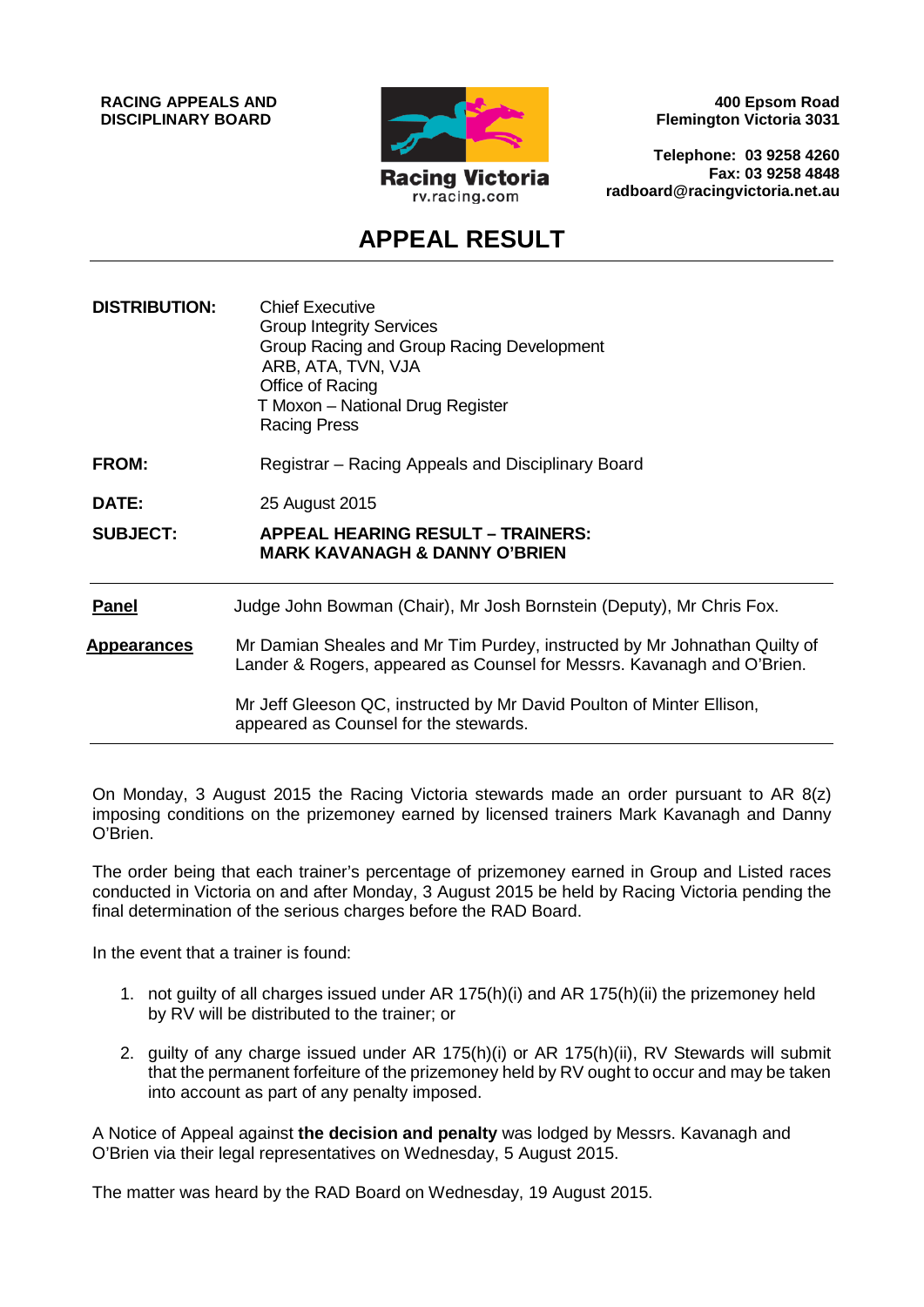## **DECISION:**

- *1. The Appeals are successful in part.*
- *2. The decision of the Stewards made on 3 August 2015 whereby the condition was ordered is varied in accordance with these orders.*
- *3. That any trainer's percentage of prize money earned by Mark Kavanagh in Group and Listed races conducted in Victoria on and after 3 August 2015 up to the maximum amount of \$100,000 be held by Racing Victoria pending the final determination by the RAD Board of the charges laid against Mr Kavanagh on 11 June 2015.*
- *4. That any trainer's percentage of prize money earned by Danny O'Brien in Group and Listed races conducted in Victoria on and after 3 August 2015 up to the maximum amount of \$200,000 be held by Racing Victoria pending the final determination by the RAD Board of the charges laid against Mr O'Brien on 11 June 2015.*
- *5. That in the event the RAD Board finds none of the charges laid against Mr Kavanagh made out, or if the charges are otherwise withdrawn, any prize money held pursuant to order 3 shall be distributed forthwith to Mr Kavanagh.*
- *6. That in the event the RAD Board finds none of the charges laid against Mr O'Brien made out, or if the charges are otherwise withdrawn, any prize money held pursuant to order 4 shall be distributed forthwith to Mr O'Brien.*
- *7. Subject to orders 5 and 6, there be liberty to apply to the RAD Board upon the final determination by the RAD Board of the charges laid against either of the Appellants as to the distribution to that Appellant of any prize money held by Racing Victoria pursuant to orders 3 or 4.*

## **Georgie Gavin Registrar - Racing Appeals & Disciplinary Board**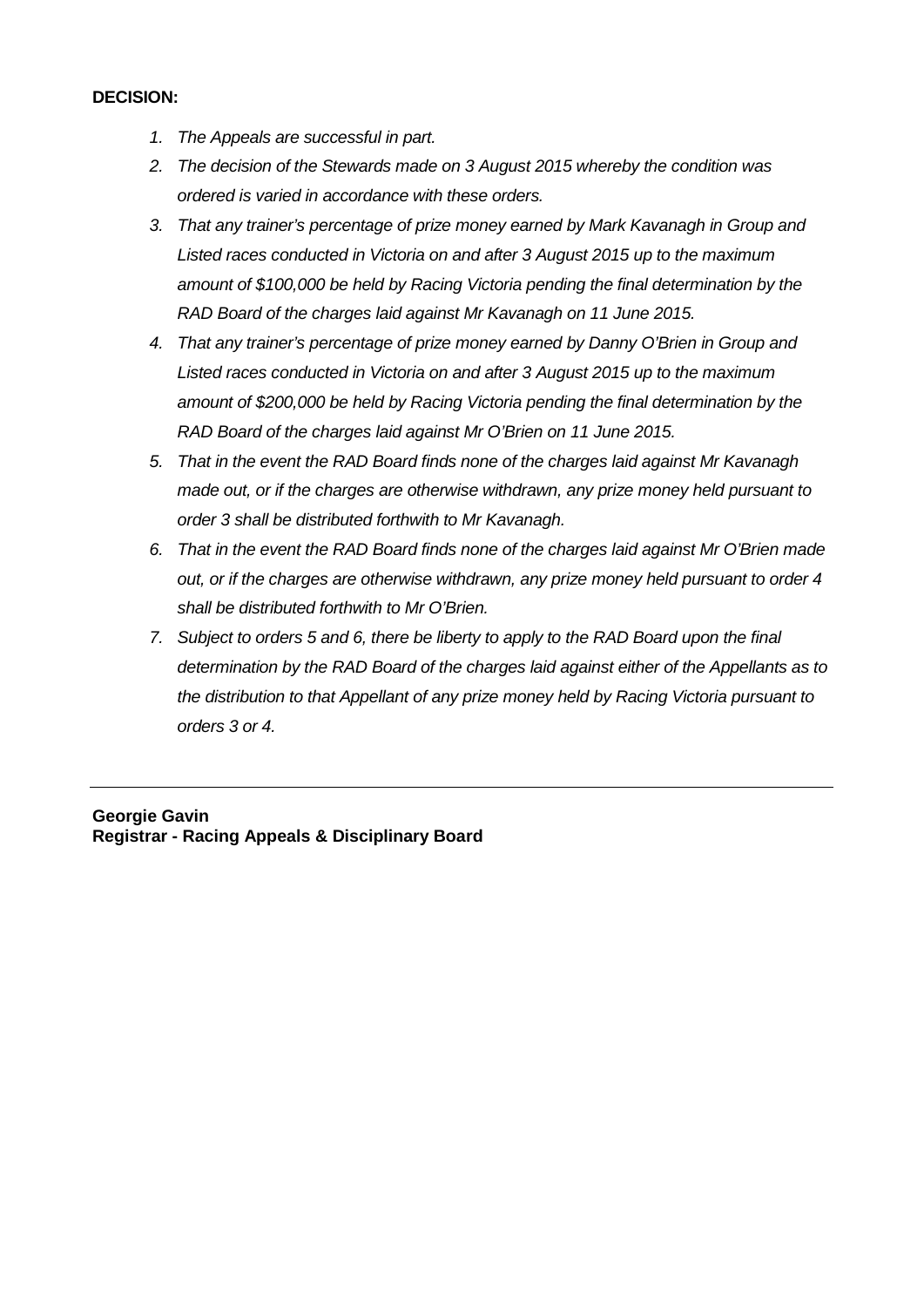**IN THE RACING APPEALS AND DISCIPLINARY BOARD**

BETWEEN

**THE STEWARDS OF RACING VICTORIA LIMITED**

and

**MARK KAVANAGH**

**DANNY O'BRIEN**

## **REASONS FOR DECISION**

These are Appeals by two licensed trainers, Mark Kavanagh and Danny O'Brien (the **Appellants**), against the decision of the Stewards on 3 August 2015 whereby the Stewards made the following order in respect of each of the Appellants:

*That any trainer's percentage of prize money earned by [the Appellant] in Group and Listed races conducted in Victoria on and after 3 August 2015 be held by Racing Victoria pending the final determination of charges laid against [the Appellant] by the RAD Board. In the event that [the Appellant is] found:*

- *(a) not guilty under AR 175(h)(i) and (h)(ii), the prize money held by Racing Victoria will be distributed to [the Appellant]; or*
- *(b) guilty of either of the charges under AR 175(h)(i) or (h)(ii), the Stewards will submit that the permanent forfeiture of the prize money held by Racing Victoria ought to occur and may be taken into account as part of any penalty imposed.*

For the purposes of these Appeals, the order as made in relation to each of the Appellants was referred to as "the condition".

In the Notices of Appeal filed on behalf of each of the Appellants, the grounds of Appeal are as follows:

- 1. That the purported condition is *ultra vires* of the powers conferred upon the Stewards by the *Rules of Racing.*
- 2. That the condition imposed is unreasonable.

The order imposing the condition on each of the Appellants was made by the Stewards in purported exercise of the power conferred on them by AR 8(z), which is in the following terms:

> *8(z) Notwithstanding anything contained within these Rules, and not in limitation of any power conferred by these Rules, where a person has been charged*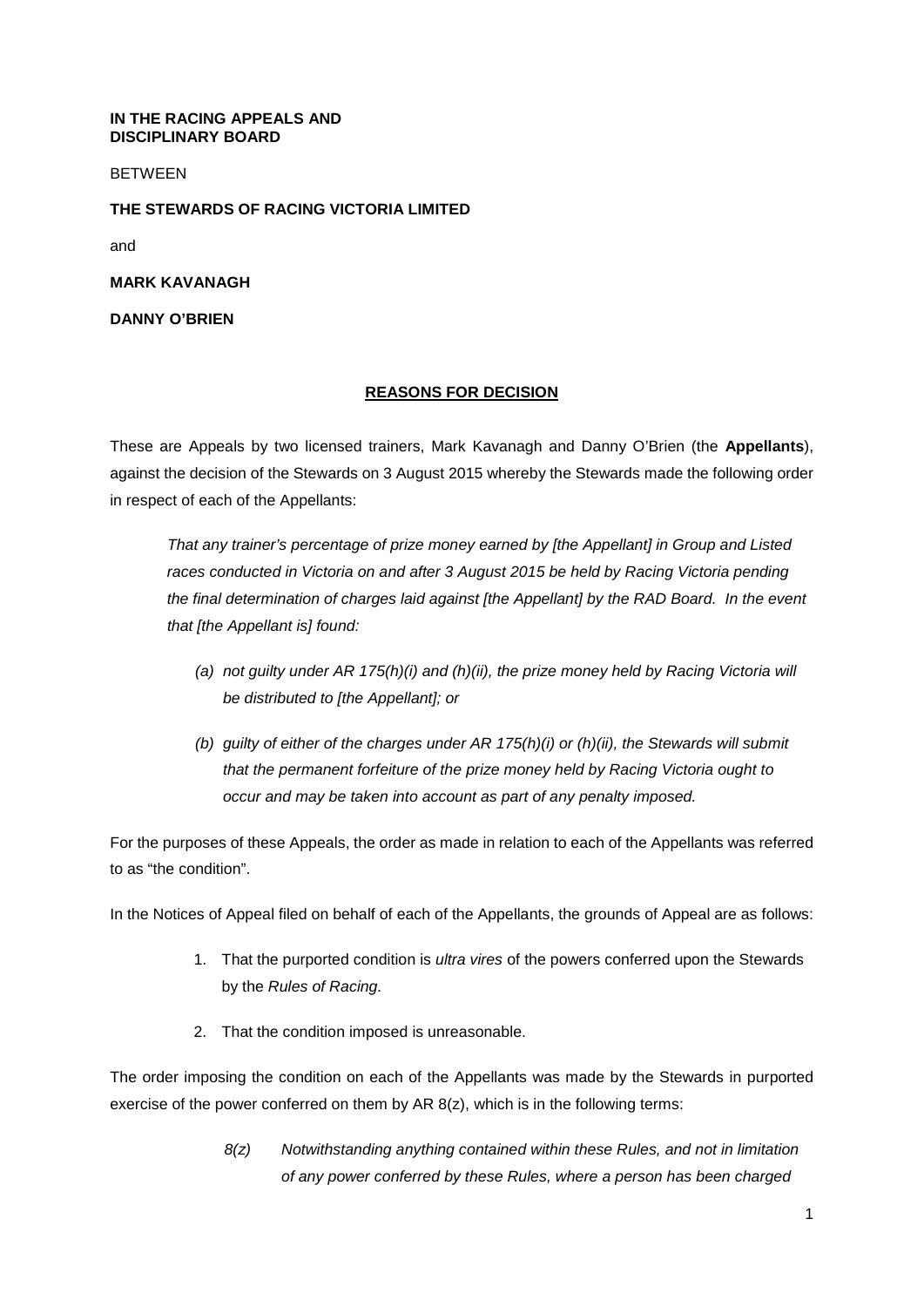with a breach of these Rules (or a local rule of a Principal Racing Authority) *or a person has been charged with the commission of an indictable criminal offence, the Stewards pursuant to the authority delegated by the Principal Racing Authority, if of the opinion that the continued participation of that person in racing might pose an unacceptable risk to, prejudice or undermine the image, interests or integrity of racing, may:* 

- *(a) suspend any licence, registration, right, or privilege granted under these Rules to that person;*
- *(b) prevent any horse owned (or part-owned) or leased by that person from participating in any race or official trial;*
- *(c) order that any registration of the transfer of ownership and/or training of a horse related to that person not be effected;*
- *(d) make any other direction or order related to the person which is in the interests of racing,*

*pending the hearing and determination of the charge under these Rules, the relevant local rule or the relevant criminal charge.* 

AR 8(z) was introduced into the Rules of Racing in October 2013. This is the first time that a decision pursuant to AR 8(z) has come before this Board. It is also the first time that the Stewards have purported to take action pursuant to it.

The circumstances of the Appeals are that following a lengthy investigation, the Stewards on 11 June 2015 laid charges against the Appellants for alleged breaches of AR 175(h)(i), AR 175(h)(ii), 175(k) and 178 in relation to elevated levels of cobalt detected in certain racehorses under their care which competed in races in the latter part of 2014.

In Mr Kavanagh's case, the charges concern elevated levels of cobalt detected in respect of the horse *Magicool,* which returned positive cobalt readings on 4 October 2014, having run in the UCI Stakes (Listed) over 1800 metres at Flemington.

In relation to Mr O'Brien, the charges are in respect of four horses who returned positive cobalt readings, namely *Caravan Rolls On* which raced at Flemington on 1 November 2014, *Bondeiger* which raced at Flemington on 1 November 2014, *De Little Engine* which raced at Ballarat on 22 November 2014, and *Bullpit* which raced at Moonee Valley on 19 December 2014.

On the same day that these Appeals were heard, the hearings of the charges against the Appellants were set down by the Board (separately constituted) to commence on 30 November 2015.

The charges are being contested by both Appellants.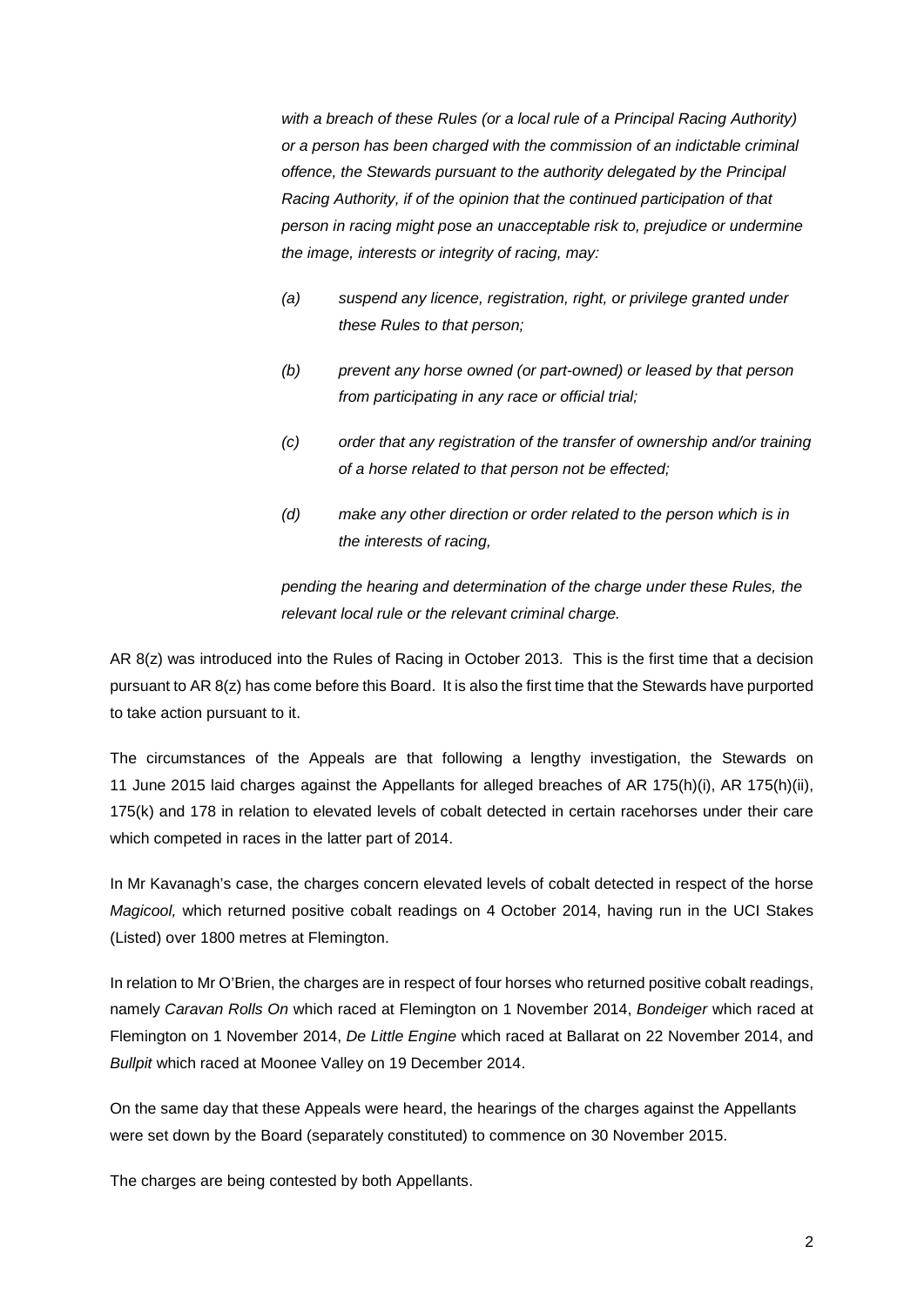By letters dated 24 July 2015 from the solicitors for the Stewards (**show cause notices**), the Appellants were requested by the Stewards to show cause why the Stewards ought not exercise the powers conferred upon them by AR 8(z), and specifically the power to suspend each trainer's licence to train, and to prevent any horse owned or part-owned by them from participating in any race or official trial, pending the hearing and determination of the charges.

The solicitors for the Stewards, in order to "provide assistance in respect of your preparation of any written or oral submissions to the Stewards in connection with the show cause notice[s]" detailed certain further matters for the trainers' consideration by letter dated 26 July 2015.

Written submissions were made on behalf of the Appellants in relation to the show cause notices, and a hearing, referred to as the "show cause hearing", was conducted by the Stewards on 29 July 2015.

Following the show cause hearing, and with the benefit of submissions made on behalf of the Appellants, the Stewards advised the Appellants on 3 August 2015 that they had formed the opinion that the continued participation of the Appellants in racing might undermine the image of racing, and ordered that the condition be imposed upon them. The reasons for imposing the condition and not, for example, suspending the licences of the Appellants to train, were set out in the letter from the solicitors for the Stewards in which the Appellants were informed of the decision.

The Notices of Appeal were lodged on behalf of the Appellants on 5 August 2015.

For the purposes of the present Appeals, the Board has had the benefit of, and has considered, the lengthy submissions provided on behalf of both the Stewards and the Appellants. It also had the benefit of oral submissions by the parties made at the hearing on 19 August 2015.

An initial matter is whether these Appeals should be dealt with as appeals in the strict sense, or as appeals de novo. The Appellants submitted that the Appeals ought to proceed as hearings de novo. The Stewards did not oppose this course.

Accepting that it is a matter of the Board's discretion, the Board is of the view that the Appeals should be dealt with de novo, and the hearing was conducted on this basis.

That said, and as clarified by Counsel for the Appellants, the only matter at issue for the purposes of the Appeals is the condition imposed on each of the Appellants pursuant to the decision of the Stewards. Counsel for the Appellants submitted that it was not the intention of the Appellants to reopen whether entirely different actions should be taken pursuant to AR 8(z), such as suspension of licences to train.

This confinement of the scope of the Appeals appeared to be accepted by Counsel for the Stewards, who did not submit that the Board should make any orders against the Appellants pursuant to AR 8(z) other than orders in the same terms as made by the Stewards.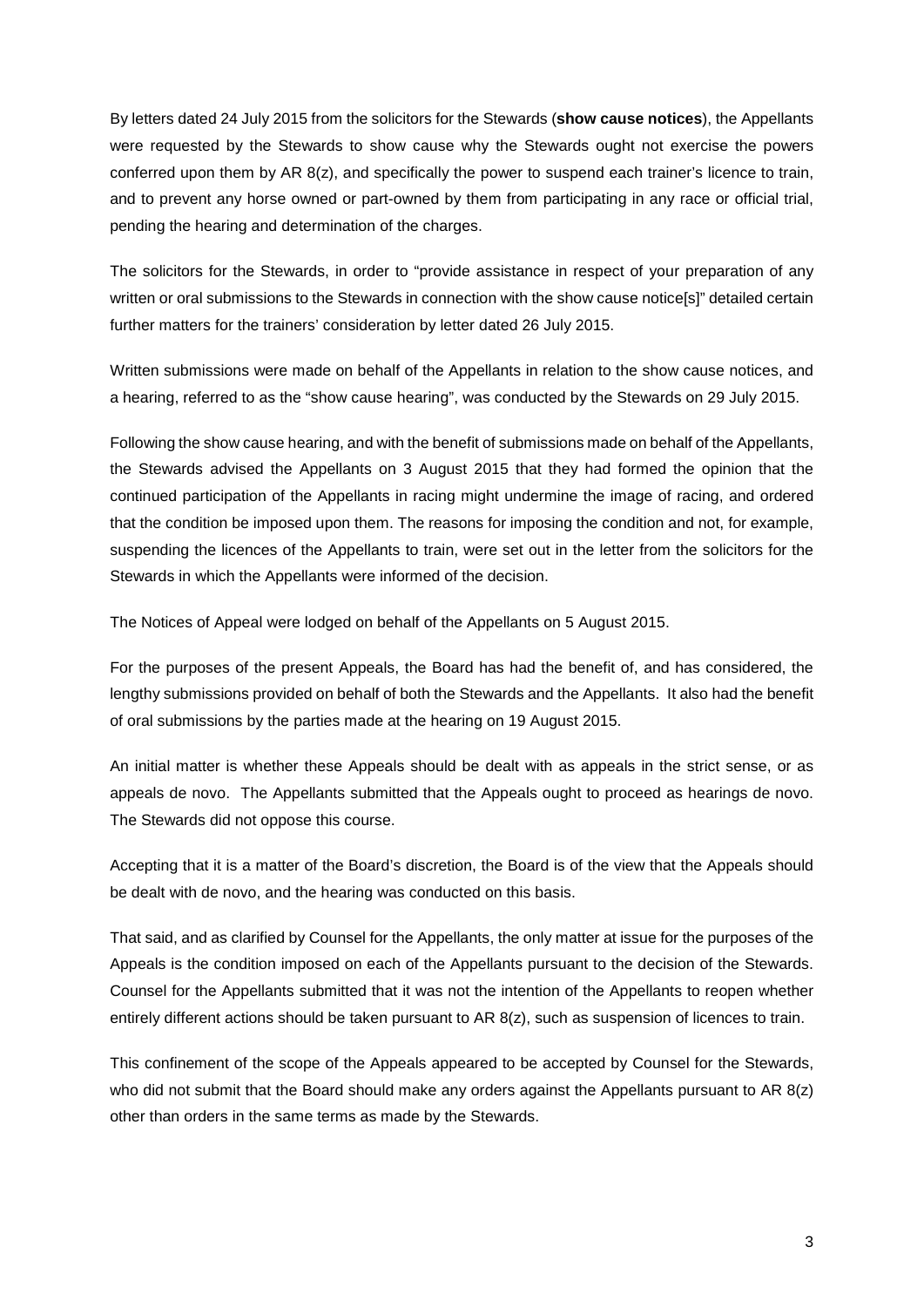Significantly, the hearing of the Appeals proceeded on the basis that there was no issue, and that it was accepted by the Appellants, that the continued participation of the Appellants in racing pending the determination of the charges against them, might prejudice or undermine the image or interests of racing for the purposes of AR 8(z).

In these circumstances, the enlivening words of the AR  $8(z)$  are satisfied. The issue for the Appeals is whether the Board is satisfied that directions or orders should be made in relation to the Appellants pursuant to AR 8(z) and, if so, the terms of such directions or orders.

Having considered the matter and the submissions advanced by the parties, the Board is satisfied that orders should be made pursuant to AR  $8(z)$  in relation to the Appellants in the circumstances of this case. However the Board is not satisfied that the orders should be in the terms made by the Stewards.

The orders that the Board is satisfied should be made are set out below.

As to whether orders should be made at all – the Board is satisfied that this is an appropriate case for the exercise of the power conferred by AR 8(z) given the seriousness of the charges and the prohibited substance to which they relate, and the impact of the charges on the image of racing. The charges include charges under AR 175(h)(i), which concerns administration of a prohibited substance for the purpose of affecting the performance or behaviour of a horse in a race. The charges have received, and continue to receive, substantial and widespread publicity. That publicity is detrimental to the image of racing. The Board agrees with the submissions made by Counsel for the Stewards that in the circumstances attending the present charges, "business as usual" pending the hearing and determination of the charges by the Board would not be appropriate or in the interests of racing. The concession by the Appellants is relation to the applicability of the enlivening words of AR  $8(z)$  is also significant in this regard.

The Board emphasises that in reaching this conclusion, it is in no way expressing any view on the strength or otherwise of the charges or whether the charges against either or both of the Appellants will be made out. As noted above, the Appellants are defending all of the charges, as is their right.

As to the terms of the orders that might be made in the exercise of the Board's discretion, there are difficulties with the condition as imposed by the Stewards.

First, the condition is unlimited as to the amount of trainer's prize money that might be held pursuant to it. An unlimited condition could lead to significantly varying, and potentially disproportionate and unfair, outcomes.

For example, if either of the Appellants were to be fortunate enough to train the winners of one or more of the principal Group or Listed races conducted in Victoria during the period that the condition were to operate, the amount withheld might significantly exceed any fine that might be ordered against them. This is not in any way to predetermine the outcome of the charges (which are being contested), or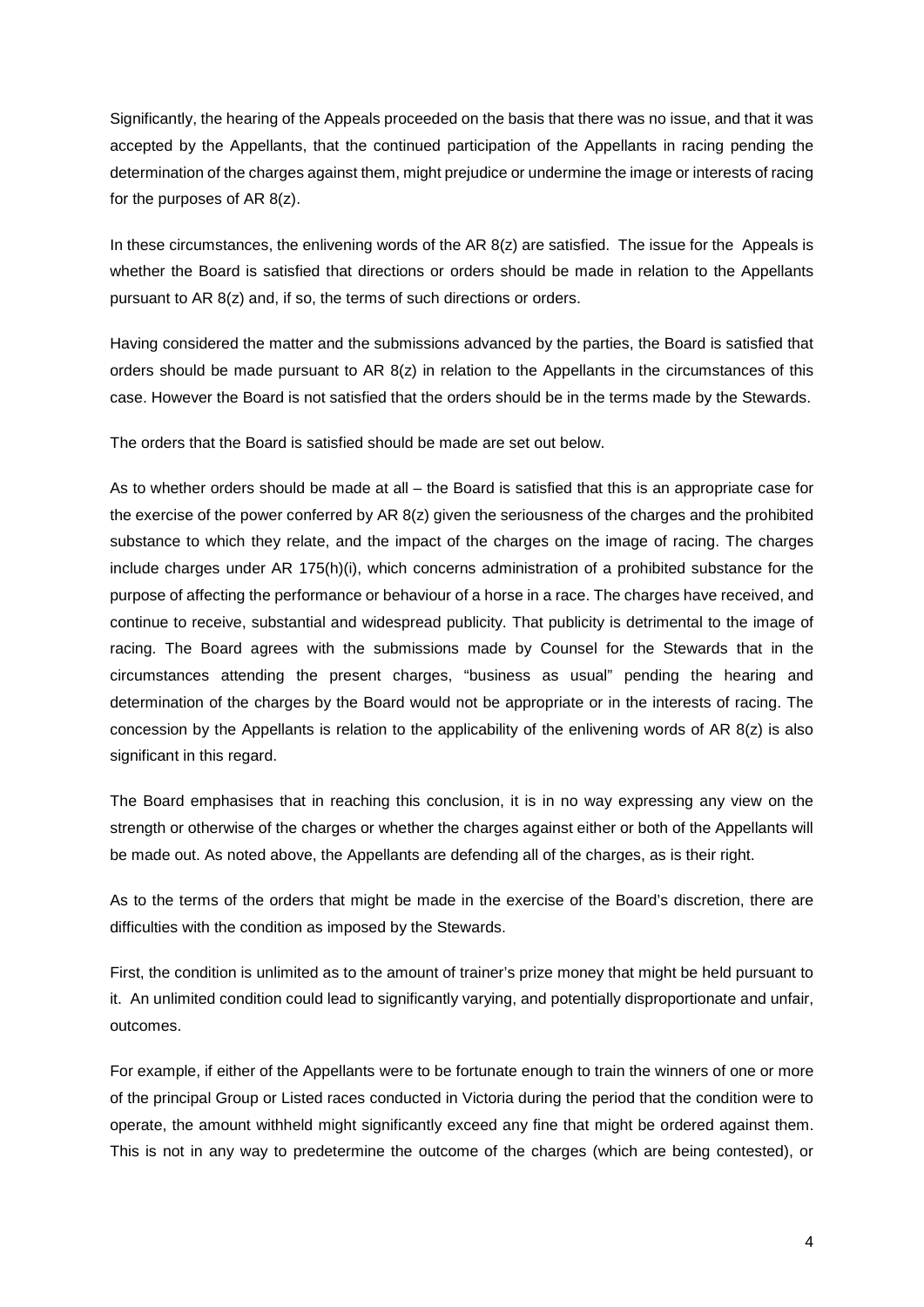whether a fine would be imposed if certain of the charges are established, and what the quantum of any such fine should or might be.

Further, in the Board's view, an unlimited condition might lead to a far greater sum being held in respect of the Appellants than is reasonably necessary to protect against the risk posed to the image of racing by the continued participation of the Appellants in racing pending the determination of the charges against them.

It must also be borne in mind that the trainer's prize money to be withheld would be in relation to different races, and possibly different horses – and in any case, in relation to races which are unconnected with the charges laid against the Appellants.

The Board also takes into account the substantial amounts of trainer's prize money that are capable of being won during the period that the condition is to operate.

In the circumstances, the Board is of the view that any condition imposed on the Appellants should be capped as to a fixed amount of trainer's prize money that may be withheld.

As regards the amount of any cap that should apply, there is a difference between the Appellants.

Mr Kavanagh is facing charges in respect of elevated cobalt levels detected in one horse which competed in one race. Mr O'Brien on the other hand is facing charges in relation to four different horses which competed in four different races.

In the Board's view, the maximum amount of trainer's prize money that should be held in respect of Mr Kavanagh should be \$100,000, and for Mr O'Brien the maximum amount should be \$200,000.

The second difficulty with the condition as imposed by the Stewards concerns subparagraphs (a) and (b), which purport to provide for what is or may happen in relation to the held trainer's prize money in the event that the Appellants are found not guilty or guilty of either of the charges under AR 175(h)(i) and (ii).

The condition is silent as to what is to happen in the event that either or both of the other charges are made out.

In relation to (b), the import of the sub-paragraph is unclear, given that it is concerned only with what the Stewards might submit in the event of a guilty finding in relation to charges under the two rules specified.

Further, and perhaps most significantly, (b) appears to be predicated on an assumption that prize money withheld can be forfeited and forfeited permanently if the Appellants be found guilty of either of the charges under AR 175(h)(i) or (h)(ii).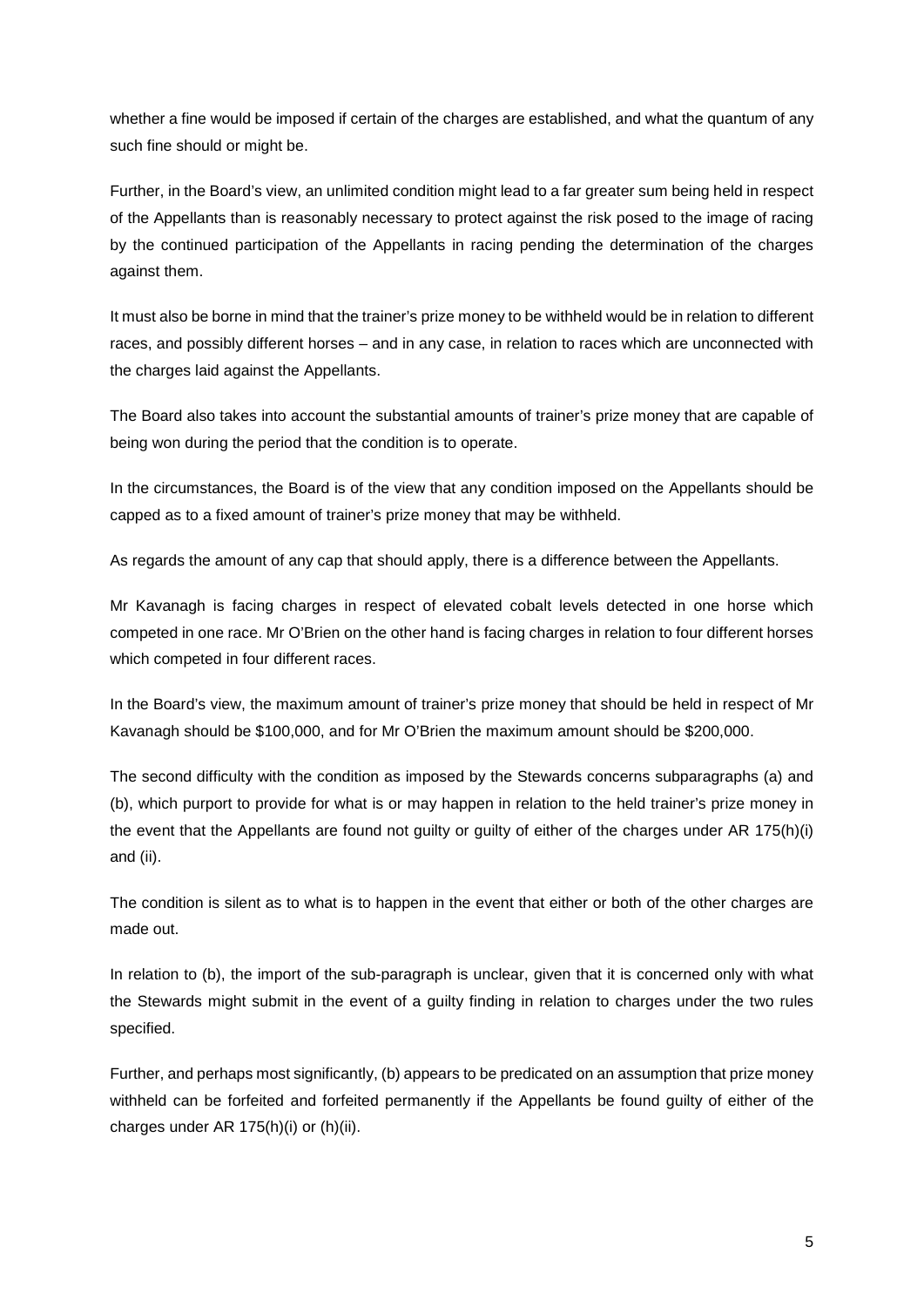The Board doubts that there is any power under AR 8(z)(d), or elsewhere in the Rules, for trainer's prize money earned in relation to horses in races unconnected with charges before the Board to be withheld and then forfeited if charges under AR 175(h)(i) or (h)(ii) are made out. AR 196(1) does not provide for forfeiture as a basis on which a person may be penalised, and the fact that AR 196(2) specifically refers to forfeiture in very different circumstances, further suggests that forfeiture is not otherwise available as a penalty or remedy in the present situation.

The Board also doubts that a trainer's prize money earned through races unrelated to the charges can be withheld and then used or effectively set off under the Rules against a fine which might be ordered at a future time if the specified charges are made out.

However, and whilst doubting these matters, the Board does not need to decide them in order to determine the present appeals. In the Board's view, the appropriate course is not to have as part of any orders subparagraphs of the type referred to in (a) and (b), but rather to make orders in relation to each Appellant that any trainer's percentage of prize money held pursuant to the condition be distributed to the Appellant upon and in the event that the Board finds that none of the charges against the Appellant are made out, and otherwise that there be liberty to apply upon the determination by the Board of the charges laid against the Appellant as to the distribution by Racing Victoria of any trainer's percentage of prize money earned which is held by Racing Victoria pursuant to the orders.

Finally, there is the question whether the Board has power to make orders of the kind that are contemplated by these Reasons and set out below.

In the written submissions of the Appellants, it was contended that the condition as ordered by the Stewards under AR 8(z) was ultra vires of the powers conferred upon the Stewards by the Rules of Racing. This was for two reasons.

First, the Appellants contended that the condition imposed by the Stewards was a penalty, and that by reason of LR 6C(1) (which provides for the original jurisdiction of the Board) the Stewards are precluded from hearing any matter or penalising any person relating to a "Serious Offence". By reason of the definition in AR 1, breaches of AR 175(h)(i) and (ii) are Serious Offences.

Second, the Appellants contended that the condition imposed by the Stewards was ultra vires because there is no power of forfeiture that can be applied to any trainer's percentage of prize money that is withheld.

The Board does not accept the first argument of the Appellants. AR  $8(z)$  is an Australian Rule of Racing, and as such by reason of LR 1(2) it prevails over LR 6C(1). In addition, AR 8(z) was introduced after LR 6C(1), and it is to be inferred that those making AR 8(z) were cognisant of the terms of (existing) LR 6C(1), and that by including the words "*[n]otwithstanding anything contained within these Rules*" in AR 8(z), AR 8(z) was intended to prevail over LR 6C(1) to the extent of any inconsistency.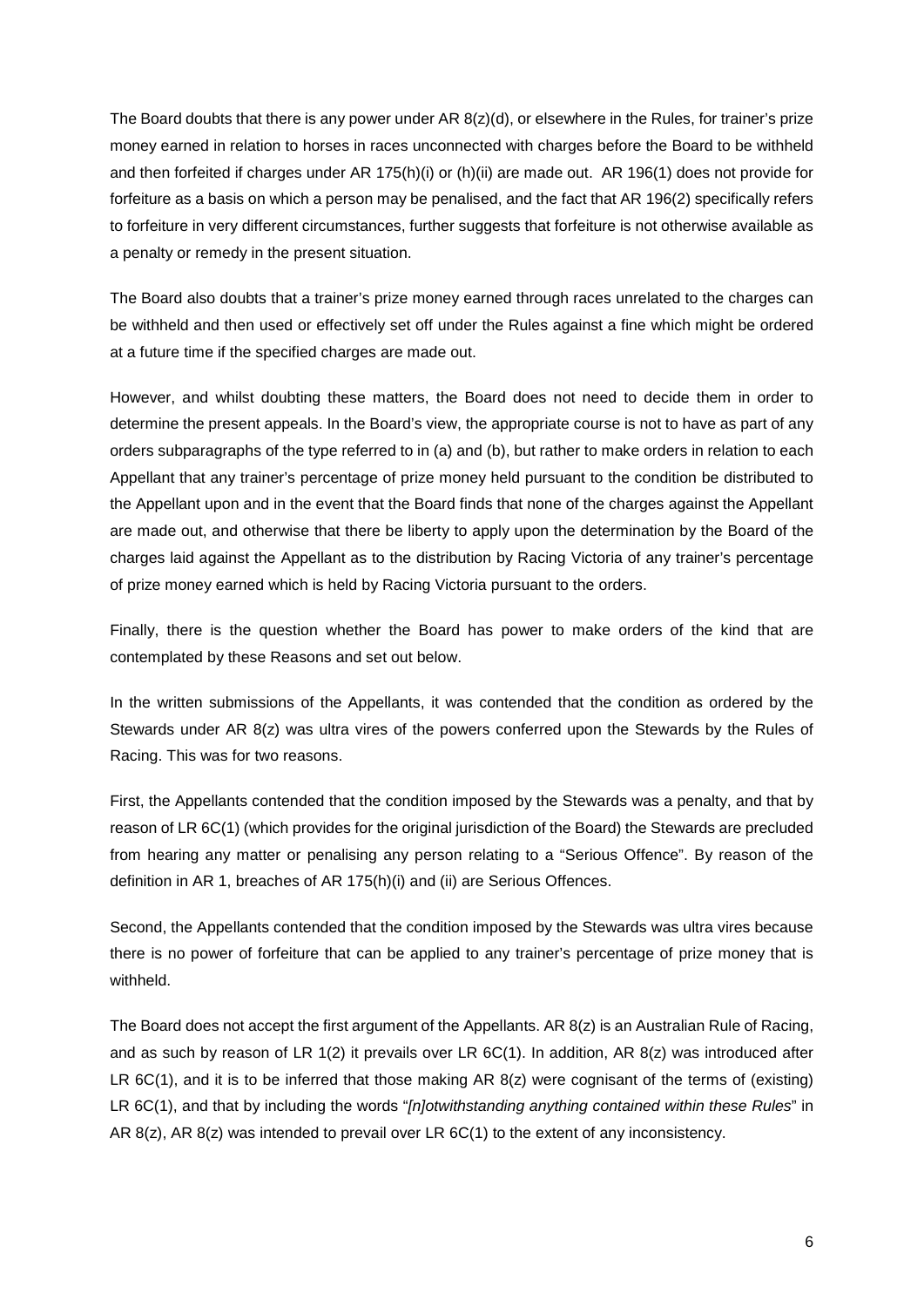As to the second basis on which the Appellants contended that the condition as ordered by the Stewards was ultra vires, for the reasons stated forfeiture is not an element of the orders which the Board proposes to make, and therefore the challenge by the Appellants on this basis does not arise.

The Board is further satisfied that the orders contemplated by these Reasons and set out below are otherwise within the power conferred by AR 8(z).

AR 8(z) provides for the making orders of the kind referred to in (a) to (d) of AR 8(z) pending the hearing and determination of charges in the event that the enlivening circumstances referred to in AR 8(z) are satisfied.

AR 8(z)(d) is expressed in very broad terms, conferring a power "*make any other direction or order related to the person which is in the interests of racing*".

Plainly, such a general power cannot be exercised capriciously, and nor can it be exercised so as to make an order or direction which is not in the interests of racing. Whatever the boundaries of the power conferred by AR 8(z)(d) may be, the Board is satisfied that there is a sufficient causal nexus for the rule to apply between the circumstances which relevantly enliven AR  $8(z)$  (namely, that the continued participation of the trainer in racing might prejudice or undermine the image of racing), and orders which impose a condition that the trainer's prize money up to a specified amount be held pending the hearing and determination of the charges against the trainer. A principal reason that a trainer participates in racing (and continues to do so) is in order to secure prize money which is distributed to trainers pursuant to LR 16(3) in accordance with the Prescribed Fee Schedule. Currently, the allocation of total prize money to trainers published in the Prescribed Fee Schedule is 10%. The orders which the Board proposes to make as set out below concern such prize money.

The Board is also satisfied that the orders set out below are in the interests of racing.

It is obviously implicit in the foregoing that the Board considers that the orders set out below are reasonable.

The Board also notes that it was not argued before it whether in reaching its decision in relation to these Appeals, the Board must be "comfortably satisfied" within the meaning of *Briginshaw v Briginshaw*  (1938) CLR 336. Whether the principles enunciated in *Briginshaw* have application to the issue in the present Appeals is open to doubt. However and in any event, the Board is comfortably satisfied of its conclusion concerning the matters in issue.